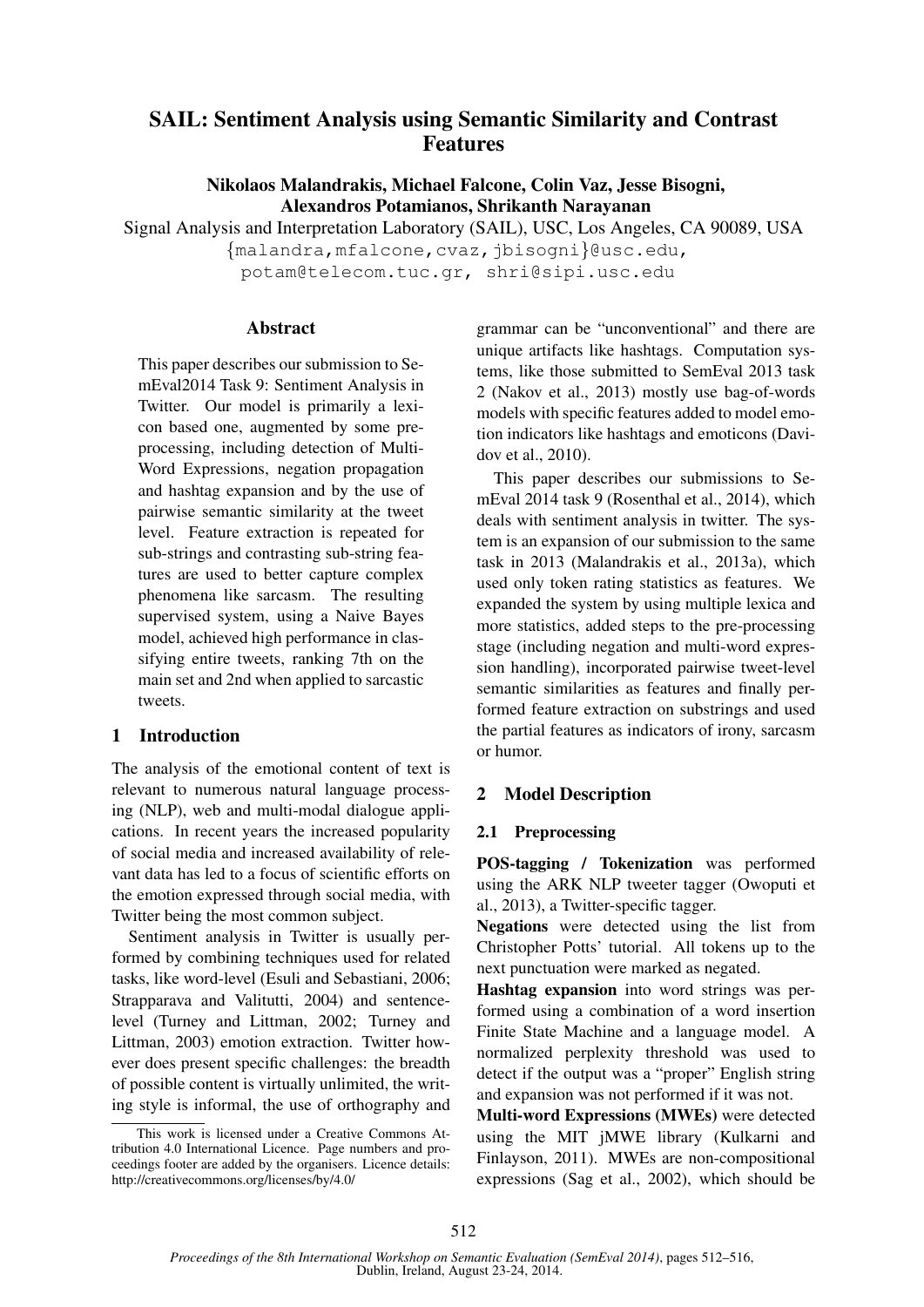handled as a single token instead of attempting to reconstruct their meaning from their parts.

### 2.2 Lexicon-based features

The core of the system was formed by the lexiconbased features. We used a total of four lexica and some derivatives.

### 2.2.1 Third party lexica

We used three third party affective lexica.

SentiWordNet (Esuli and Sebastiani, 2006) provides continuous positive, negative and neutral ratings for each sense of every word in WordNet. We created two versions of SentiWordNet: one where ratings are averaged over all senses of a word (e.g., one ratings for "good") and one where ratings are averaged over lexeme-pos pairs (e.g., one rating for the adjective "good" and one for the noun "good").

NRC Hashtag (Mohammad et al., 2013) Sentiment Lexicon provides continuous polarity ratings for tokens, generated from a collection of tweets that had a positive or a negative word hashtag.

Sentiment140 (Mohammad et al., 2013) Lexicon provides continuous polarity ratings for tokens, generated from the sentiment140 corpus of 1.6 million tweets, with emoticons used as positive and negative labels.

#### 2.2.2 Emotiword: expansion and adaptation

To create our own lexicon we used an automated algorithm of affective lexicon expansion based on the one presented in (Malandrakis et al., 2011; Malandrakis et al., 2013b), which in turn is an expansion of (Turney and Littman, 2002).

We assume that the continuous (in  $[-1, 1]$ ) valence, arousal and dominance ratings of any term  $t_i$  can be represented as a linear combination of its semantic similarities  $d_{ij}$  to a set of seed words  $w_i$  and the known affective ratings of these words  $v(w_i)$ , as follows:

$$
\hat{v}(t_j) = a_0 + \sum_{i=1}^{N} a_i \ v(w_i) \ d_{ij}, \tag{1}
$$

where  $a_i$  is the weight corresponding to seed word  $w_i$  (that is estimated as described next). For the purposes of this work,  $d_{ij}$  is the cosine similarity between context vectors computed over a corpus of 116 million web snippets (up to 1000 for each word in the Aspell spellchecker) collected using the Yahoo! search engine.

Given the starting, manually annotated, lexicon Affective Norms for English Words (Bradley and Lang, 1999) we selected 600 out of the 1034 words contained in it to serve as seed words and all 1034 words to act as the training set and used Least Squares Estimation to estimate the weights  $a_i$ . Seed word selection was performed by a simple heuristic: we want seed words to have extreme affective ratings (high absolute value) and the set to be close to balanced (sum of seed ratings equal to zero). The equation learned was used to generate ratings for any new terms.

The lexicon created by this method is taskindependent, since both the starting lexicon and the raw text corpus are task-independent. To create task-specific lexica we used corpus filtering on the 116 million sentences to select ones that match our domain, using either a normalized perplexity threshold (using a maximum likelihood trigram model created from the training set tweets) or a combination of pragmatic constraints (keywords with high mutual information with the task) and perplexity threshold (Malandrakis et al., 2014). Then we re-calculated semantic similarities on the filtered corpora. In total we created three lexica: a task-independent (base) version and two adapted versions (filtered by perplexity alone and filtered by combining pragmatics and perplexity), all containing valence, arousal and dominance token ratings.

#### 2.2.3 Statistics extraction

The lexica provide up to 17 ratings for each token. To extract tweet-level features we used simple statistics and selection criteria. First, all token unigrams and bigrams contained in a tweet were collected. Some of these n-grams were selected based on a criterion: POS tags, whether a token is (part of) a MWE, is negated or was expanded from a hashtag. The criteria were applied separately to token unigrams and token bigrams (POS tags only applied to unigrams). Then ratings statistics were extracted from the selected n-grams: length (cardinality), min, max, max amplitude, sum, average, range (max minus min), standard deviation and variance. We also created normalized versions by dividing by the same statistics calculated over all tokens, e.g., the maximum of adjectives over the maximum of all unigrams. The results of this process are features like "maximum of Emotiword valence over unigram adjectives" and "average of SentiWordNet objectivity among MWE bigrams".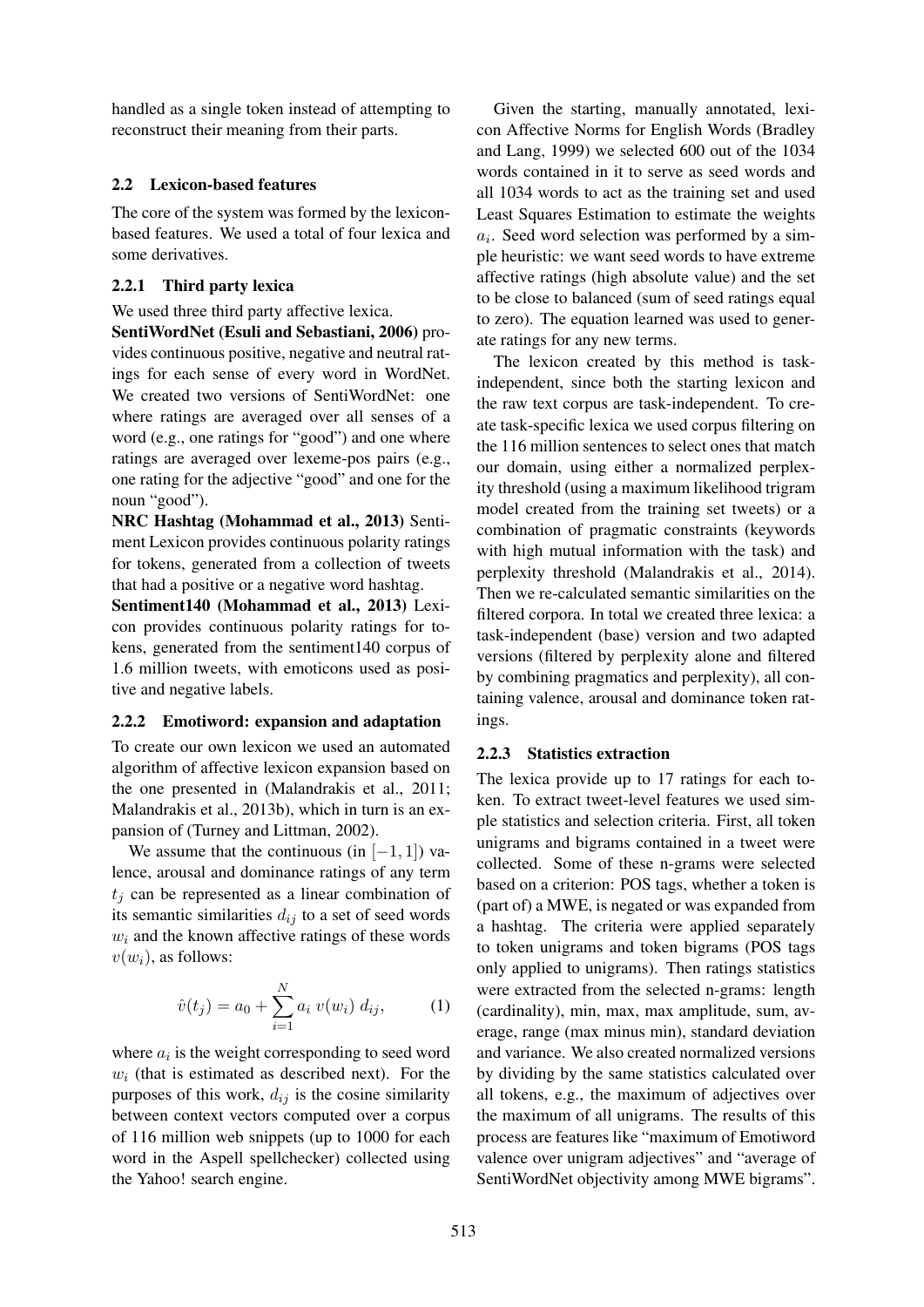#### 2.3 Tweet-level similarity ratings

Our lexicon was formed under the assumption that semantic similarity implies affective similarity, which should apply to larger lexical units like entire tweets. To estimate semantic similarity scores between tweets we used the publicly available TakeLab semantic similarity toolkit (Sarić et al., 2012) which is based on a submission to SemEval 2012 task 6 (Agirre et al., 2012). We used the data of SemEval 2012 task 6 to train three semantic similarity models corresponding to the three datasets of that task, plus an overall model. Using these models we created four similarity ratings between each tweet of interest and each tweet in the training set. These similarity ratings were used as features of the final model.

### 2.4 Character features

Capitalization features are frequencies and relative frequencies at the word and letter level, extracted from all words that either start with a capital letter, have a capital letter in them (but the first letter is non-capital) or are in all capital letters.

Punctuation features are frequencies, relative frequencies and punctuation unigrams.

Character repetition features are frequencies, relative frequencies and longest string statistics of words containing a repetition of the same letter. Emoticon features are frequencies, relative frequencies, and emoticon unigrams.

#### 2.5 Contrast features

Cognitive Dissonance is an important phenomenon associated with complex linguistic cases like sarcasm, irony and humor (Reyes et al., 2012). To estimate it we used a simple approach, inspired by one-liner joke detection: we assumed that the final few tokens of each tweet (the "suffix") *contrast* the rest of the tweet (the "prefix") and created split versions of the tweet where the last  $N$  tokens are the suffix and all other tokens are the prefix, for  $N = 2$  and  $N = 3$ . We repeated the feature extraction process for all features mentioned above (except for the semantic similarity features) for the prefix and suffix, nearly tripling the total number of features.

#### 2.6 Feature selection and Training

The extraction process lead to tens of thousands of candidate features, so we performed forward stepwise feature selection using a correlation crite-

|                                                  | Table 1: Performance and rank achieved by our |  |  |  |  |  |  |
|--------------------------------------------------|-----------------------------------------------|--|--|--|--|--|--|
| submission for all datasets of subtasks A and B. |                                               |  |  |  |  |  |  |

| task | dataset         | avg. F1        | rank            |
|------|-----------------|----------------|-----------------|
| A    | LJ2014          | $\sqrt{70.62}$ | $\overline{1}6$ |
|      | <b>SMS2013</b>  | 74.46          | 16              |
|      | TW2013          | 78.47          | ٦4              |
|      | TW2014          | 76.89          | 13              |
|      | <b>TW2014SC</b> | 65.56          | 15              |
| B    | LJ2014          | 69.34          | 15              |
|      | <b>SMS2013</b>  | 56.98          | $\overline{24}$ |
|      | TW2013          | 66.80          | 10              |
|      | TW2014          | 67.77          |                 |
|      | <b>TW2014SC</b> | 57.26          | 2               |

rion (Hall, 1999) and used the resulting set of 222 features to train a model. The model chosen is a Naive Bayes tree, a tree with Naive Bayes classifiers on each leaf. The motivation comes from considering this a two stage problem: subjectivity detection and polarity classification, making a hierarchical model a natural choice. The feature selection and model training/classification was conducted using Weka (Witten and Frank, 2000).

Table 2: Selected features for subtask B.

| Features                   | number                   |
|----------------------------|--------------------------|
| Lexicon-derived            | 178                      |
| By lexicon                 |                          |
| Ewrd / S140 / SWNet / NRC  | 71/53/33/21              |
| By POS tag                 |                          |
| all (ignore tag)           | 103                      |
| adj / verb / proper noun   | 25/11/11                 |
| other tags                 | 28                       |
| By function                |                          |
| avg / min / sum / max      | 45/40/38/26              |
| other functions            | 29                       |
| <b>Semantic similarity</b> | 29                       |
| <b>Punctuation</b>         |                          |
| <b>Emoticon</b>            | $\overline{\phantom{0}}$ |
| <b>Other features</b>      | 3                        |
| Contrast                   | 72                       |
| prefix / suffix            | 54/18                    |

## 3 Results

We took part in subtasks A and B of SemEval 2014 task 9, submitting constrained runs trained with the data the task organizers provided. Subtask B was the priority and the subtask A model was created as an afterthought: it only uses the lexicon-based and morphology features for the target string and the entire tweet as features of an NB Tree.

The overall performance of our submission on all datasets (LiveJournal, SMS, Twitter 2013, Twitter 2014 and Twitter 2014 Sarcasm) can be seen in Table 1. The subtask A system performed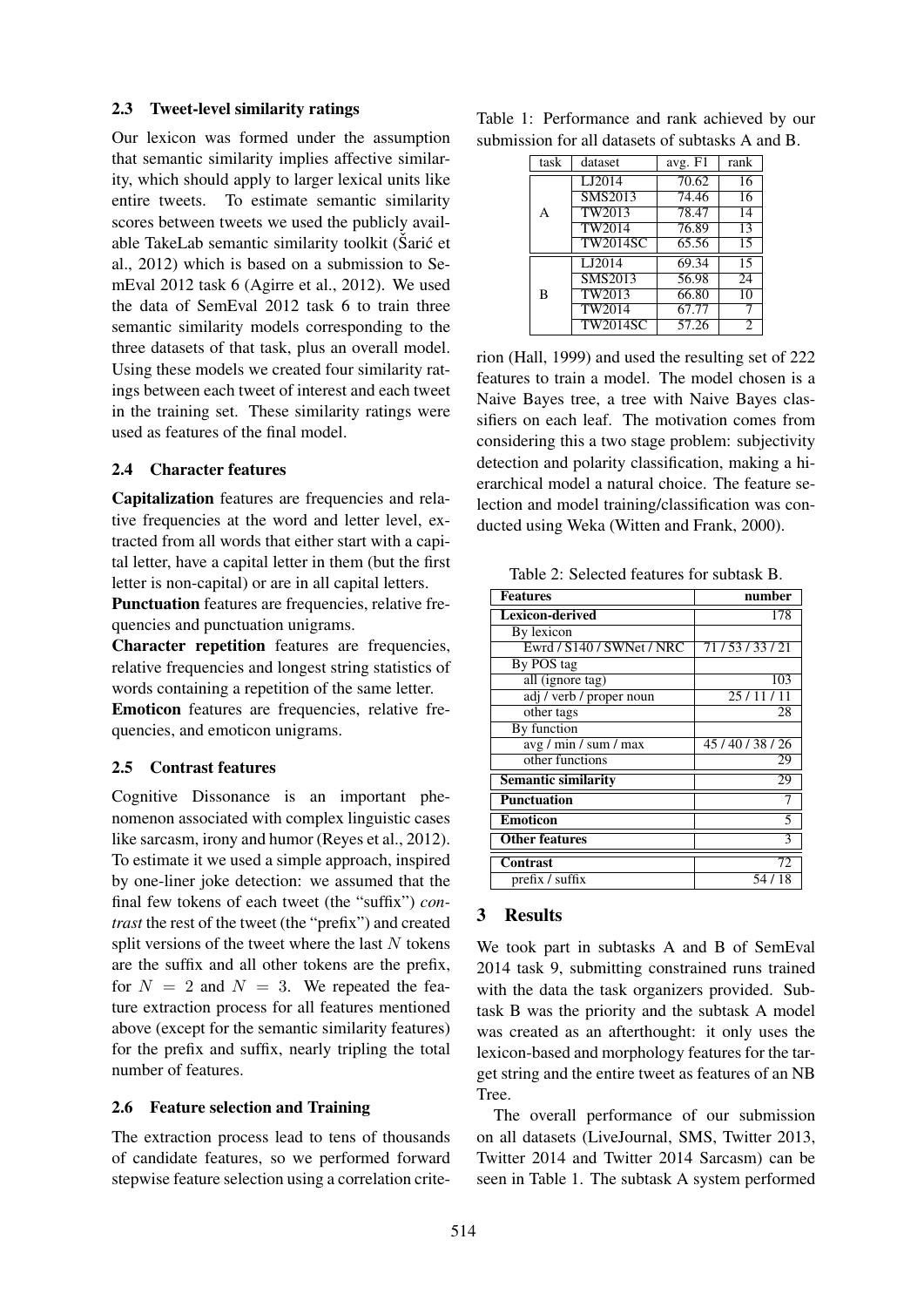| Features removed           | LJ2014  |         | SMS2013           |         | TW2013  |         | TW2014  |         | <b>TW2014SC</b> |                  |
|----------------------------|---------|---------|-------------------|---------|---------|---------|---------|---------|-----------------|------------------|
|                            | avg. F1 | diff    | avg. F1           | diff    | avg. F1 | diff    | avg. F1 | diff    | avg. F1         | diff             |
| None (Submitted)           | 69.3    |         | 57.0              |         | 66.8    |         | 67.8    |         | 57.3            |                  |
| <b>Lexicon-derived</b>     | 43.6    | $-25.8$ | 38.2              | $-18.8$ | 49.5    | $-17.4$ | 51.5    | $-16.3$ | 43.5            | $-13.8$          |
| Emotiword                  | 67.5    | $-1.9$  | 56.4              |         | 63.5    | $-3.3$  | 66.1    | $-1.7$  | 54.8            | $-2.5$           |
| Base                       | 68.4    |         | 56.3              |         | 65.0    | $-1.9$  | 66.4    | $-1.4$  | 59.6            | $\overline{2.3}$ |
| Adapted                    | 69.3    |         | 57.4              |         | 66.7    |         | 67.5    |         | 50.8            | $-6.5$           |
| Sentiment140               | 68.1    | $-1.3$  | 54.5              | $-2.5$  | 64.4    | $-2.4$  | 64.2    | $-3.6$  | 45.4            | $-11.9$          |
| NRC Tag                    | 70.6    | 1.3     | 58.5              | 1.6     | 66.3    |         | 66.0    | $-1.7$  | 55.3            | $-2.0$           |
| SentiWordNet               | 68.7    |         | 56.0              |         | 66.2    |         | 68.1    |         | 52.7            | $-4.6$           |
| per Lexeme                 | 69.3    |         | 56.7              |         | 66.1    |         | 68.0    |         | 52.7            | $-4.5$           |
| per Lexeme-POS             | 68.8    |         | 57.1              |         | 66.7    |         | 67.4    |         | 55.0            | $-2.2$           |
| <b>Semantic Similarity</b> | 69.0    |         | 58.2              | 1.2     | 64.9    | $-2.0$  | 65.5    | $-2.2$  | 52.2            | $-5.0$           |
| <b>Punctuation</b>         | 69.7    |         | 57.4              |         | 66.6    |         | 67.1    |         | 53.9            | $-3.4$           |
| <b>Emoticon</b>            | 69.3    |         | 57.0              |         | 66.8    |         | 67.8    |         | 57.3            |                  |
| Contrast                   | 69.2    |         | $\overline{57.5}$ |         | 66.7    |         | 67.0    |         | 51.9            | $-5.4$           |
| Prefix                     | 69.5    |         | 57.2              |         | 66.8    |         | 67.2    |         | 47.4            | $-9.9$           |
| Suffix                     | 68.6    |         | 57.2              |         | 66.5    |         | 67.9    |         | 56.3            |                  |

Table 3: Performance on all data sets of subtask B after removing 1 set of features. Performance difference with the complete system listed if greater than 1%.

badly, ranking near the bottom (among 20 submissions) on all datasets, a result perhaps expected given the limited attention we gave to the model. The subtask B system did very well on the three Twitter datasets, ranking near the top (among 42 teams) on all three sets and placing second on the sarcastic tweets set, but did notably worse on the two non-Twitter sets.

A compact list of the features selected by the subtask B system can be seen in Table 2. The majority of features (178 of 222) are lexicon-based, 29 are semantic similarities to known tweets and the rest are mainly punctuation and emoticon features. The lexicon-based features mostly come from Emotiword, though that is probably because Emotiword contains a rating for every unigram and bigram in the tweets, unlike the other lexica. The most important part-of-speech tags are adjectives and verbs, as expected, with proper nouns being also highly important, presumably as indicators of attribution. Still, most features are calculated over all tokens (including stop words). Finally it is worth noting the 72 contrast features selected.

We also conducted a set of experiments using partial feature sets: each time we use all features minus one set, then apply feature selection and classification. The results are presented in Table 3. As expected, the lexicon-based features are the most important ones by a wide margin though the relative usefulness of the lexica changes depending on the dataset: the twitter-specific NRC lexicon actually hurts performance on non-tweets,

while the task-independent Emotiword hurts performance on the sarcastic tweets set. Overall though using all is the optimal choice. Among the other features only semantic similarity provides a relatively consistent improvement.

A lot of features provide very little benefit on most sets, but virtually everything is important for the sarcasm set. Lexica, particularly the twitter specific ones like Sentiment 140 and the adapted version of Emotiword make a big difference, perhaps indicating some domain-specific aspects of sarcasm expression (though such assumptions are shaky at best due to the small size of the test set). The contrast features perform their intended function well, providing a large performance boost when dealing with sarcastic tweets and perhaps explaining our high ranking on that dataset.

Overall the subtask B system performed very well and the semantic similarity features and contrast features provide potential for further growth.

## 4 Conclusions

We presented a system of twitter sentiment analysis combining lexicon-based features with semantic similarity and contrast features. The system proved very successful, achieving high ranks among all competing systems in the tasks of sentiment analysis of generic and sarcastic tweets.

Future work will focus on the semantic similarity and contrast features by attempting more accurately estimate semantic similarity and using some more systematic way of identifying the "contrasting" text areas.